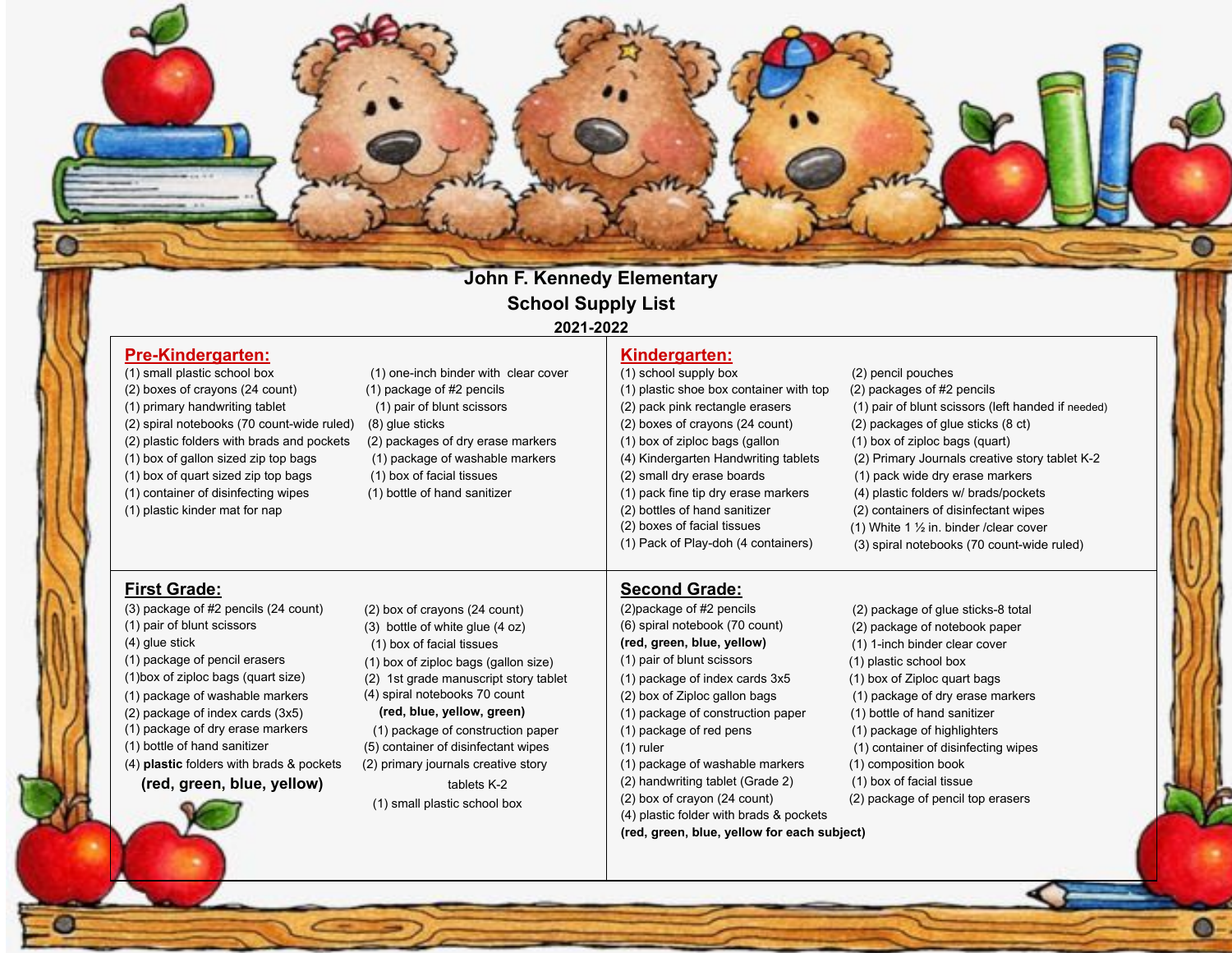| $4-$ pkgs of $#2$ pencils<br>2- red pens<br>3- pkgs of notebook paper (wide rule)<br>6- spiral notebooks (70 count or<br>100 count; (wide rule)<br>6-folders<br>2- writing composition notebooks<br>1- box of crayons (24 count)<br>1- box of crayola markers<br>1- pair of scissors<br>2-highlighters<br>2- glue sticks<br>1- box of kleenex<br>1- pack of expo markers<br>1- clorox wipes container<br>2- bottles of hand sanitizer<br>1- box of gallon ziploc bags<br>1- box of quart ziploc bags<br>1- pouch or box for supplies | West Oso Elementary School Supplies List<br>2021-2022 School Year<br>Parents: Additional supplies may be required for<br>the second semester. Thank you!<br><b><i>ATH GRADE</i></b><br>5- pkgs of #2 pencils<br>4- packs of pencil cap erasers<br>4- pkgs of notebook paper (wide rule)<br>5- spiral notebooks or composition<br>notebooks (assorted solid colors)<br>3- pocket folders with brads (assorted<br>solid colors)<br>$\vdash$ box of crayons (24 count)<br>1- box of colored pencils<br>1- pair of scissors.<br>1- handheld sharpener<br>1- package of yellow highlighters<br>2- glue sticks<br>3- boxes of kleenex<br>2- packs of expo markers<br>2- clorox wipes containers<br>1- bottle of hand sanitizer<br>1- box of gallon ziploc bags (boys)<br>1- box of quart ziploc bags (girls)<br>1- pouch or box for supplies | GRADE<br>5 T H<br>6- pkgs of #2 pencils<br>2- packs of pencil cap erasers<br>1- package of red pens<br>1- package of notebook paper (wide rule)<br>6- spiral notebooks (wide rule)<br>5- colored folders with brads<br>$\mathsf{P}$ box of crayons (24 count)<br>1- package of index cards<br>1- package of colored pencils<br>1- package of markers<br>$1$ -ruler<br>2- packs of scotch tape<br>1- hand held sharpener<br>2- pkgs of glue sticks or bottle glue<br>3- boxes of kleenex<br>1- pack of expo markers<br>3- clorox wipes containers<br>2- bottles of hand sanitizer<br>1- box of gallon ziploc bags (boys)<br>1- box of quart ziploc bags (girls) |
|--------------------------------------------------------------------------------------------------------------------------------------------------------------------------------------------------------------------------------------------------------------------------------------------------------------------------------------------------------------------------------------------------------------------------------------------------------------------------------------------------------------------------------------|----------------------------------------------------------------------------------------------------------------------------------------------------------------------------------------------------------------------------------------------------------------------------------------------------------------------------------------------------------------------------------------------------------------------------------------------------------------------------------------------------------------------------------------------------------------------------------------------------------------------------------------------------------------------------------------------------------------------------------------------------------------------------------------------------------------------------------------|----------------------------------------------------------------------------------------------------------------------------------------------------------------------------------------------------------------------------------------------------------------------------------------------------------------------------------------------------------------------------------------------------------------------------------------------------------------------------------------------------------------------------------------------------------------------------------------------------------------------------------------------------------------|
|                                                                                                                                                                                                                                                                                                                                                                                                                                                                                                                                      |                                                                                                                                                                                                                                                                                                                                                                                                                                                                                                                                                                                                                                                                                                                                                                                                                                        | 1- school box for supplies                                                                                                                                                                                                                                                                                                                                                                                                                                                                                                                                                                                                                                     |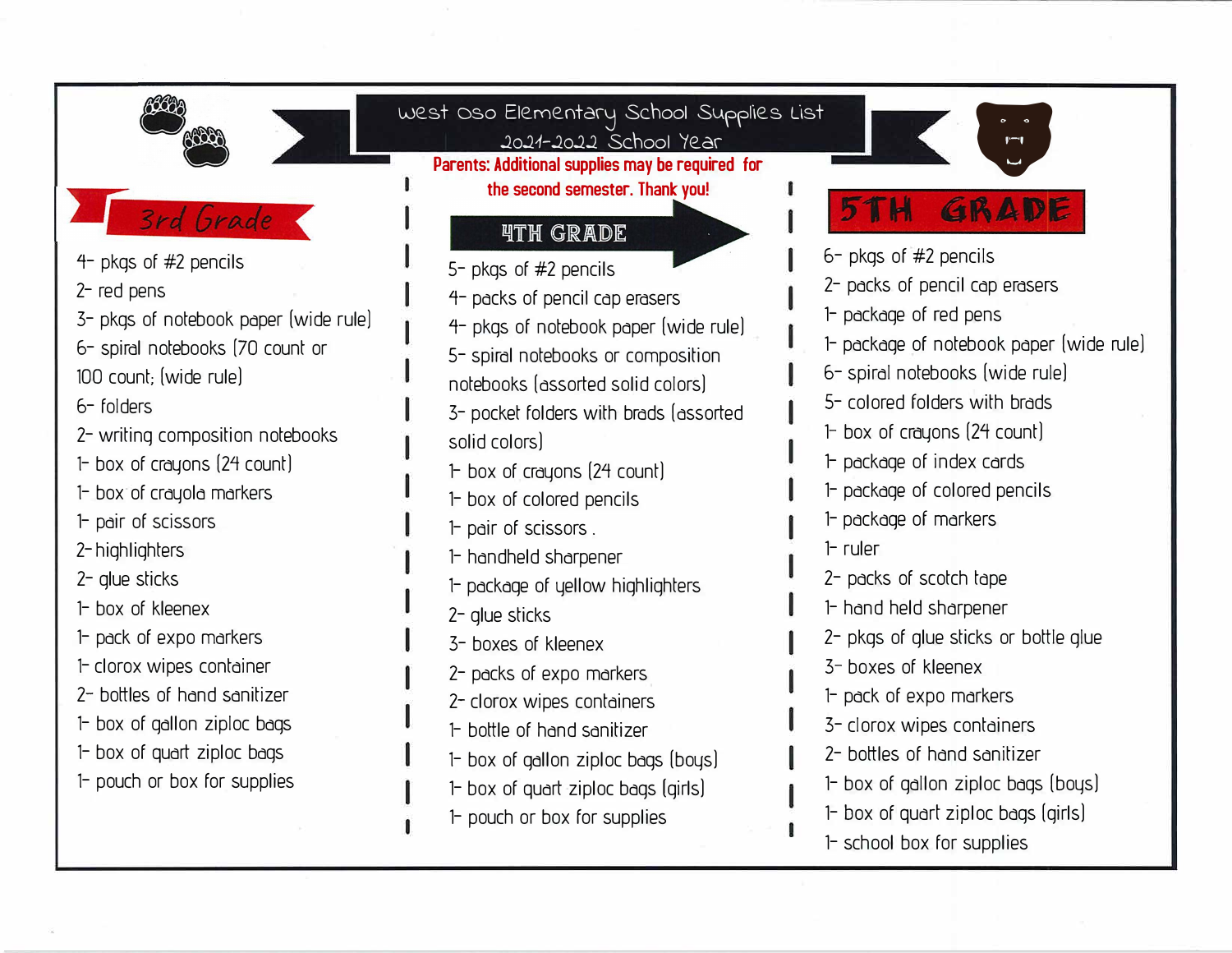## WEST OSO JUNIOR HIGH

*Margaret Evans*  Principal

*Genger Holt* Assistant Principal

5250 Bear Lane Corpus Christi, Texas 78405 Ph. 361-806-5950 Fax 361-2993111



General School Supplies: (to be turned in to 1<sup>st</sup> period teacher):

Hand sanitizer Kleenex Tissue Disinfectant wipes

Theatre Arts supplies:

2 folders with pockets (brackets are optional) 1 subject spiral notebook (wide rule) Notebook paper Pencils Map pencils **Markers** 

STEM supplies:

Notebook **Headphones** 

Investigating Careers supplies:

**Headphones** 

Music Supplies:

Pencils **Dividers** Notebook paper **Highlighters** Dry erase markers

PE Supplies:

Pencils Pens Notebook paper Folders Dry Erase markers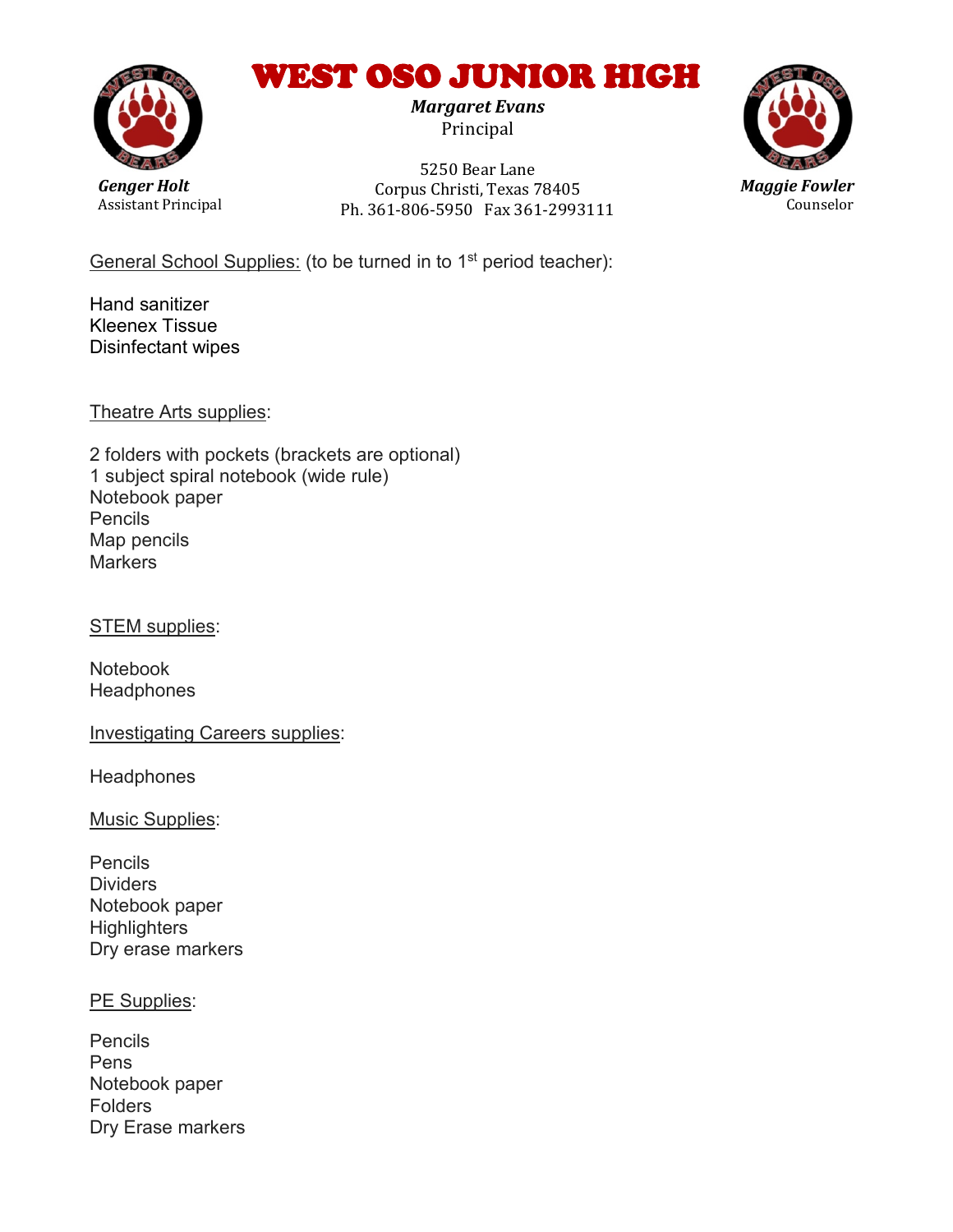#### AVID Supplies:

Pencils Black/blue pens only Map colors Markers or crayons One or more colored highlighters **Erasers** Ruler Spiral Folder **Headphones** 

#### Tech Supplies:

Earbuds or headphones (no Bluetooth) **Pencils** Pens

**Art Supplies:** 

Pencils (standard HB #2 pencils) COLOR Pencils (24 color pack ideally) Class Folder Eraser pencil tops Big Block Erasers Handheld Pencil Sharpeners Markers Fine (Skinny) tip Broad Tip Markers Drawing Paper (standard size 11x8.5 inches); Preferably blank paper, but notebook paper will suffice as well. Copy paper is used regularly in school for drawings. Notebook Paper Plastic Ruler Compass (for drawing circles)

**Band Supplies:** 

**Pencils** Spiral Notebook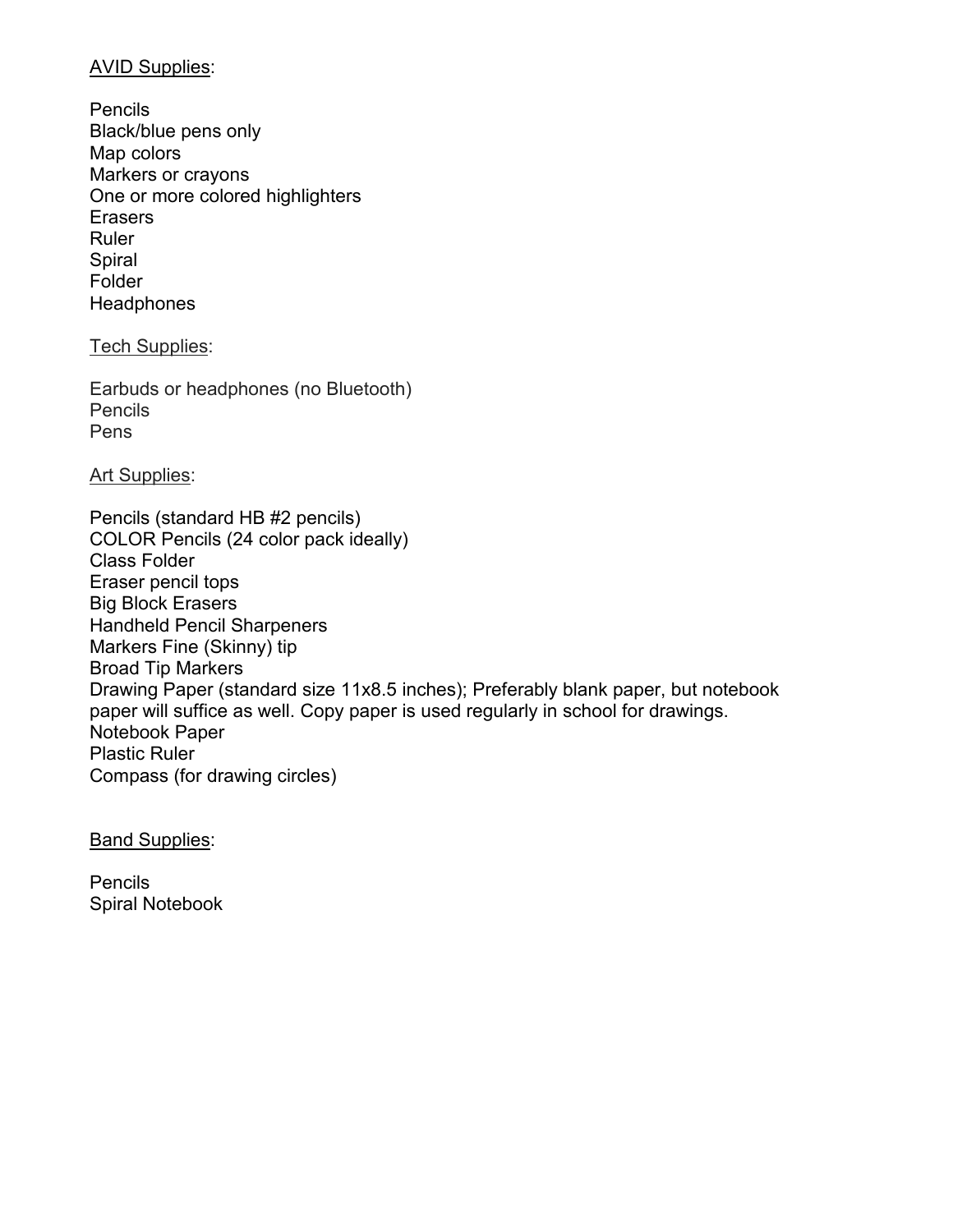#### 6th grade

1-12 pack of map pencils 1-12 pack thin colored markers 2 packs of notebook paper 2 Composition books 2 pocket folders with brads 1-12in Ruler with centimeters 2 Glue sticks 1-pair of school scissors 1-pair of ear phones

#### 7th grade

1-12 pack of map pencils 1-12 pack thin colored markers 2 packs of notebook paper 2 Composition books 2 pocket folders with brads 1-12in Ruler with centimeters 2 Glue sticks 1-pair of school scissors 1-pair of ear phones

#### 8th grade

12 pack of map pencils 12 pack thin colored markers 50 pk of plain white paper 1 Science spiral OR Composition book 12in Ruler with centimeters 4 function Calculator 2 Glue sticks **Scissors** 1-pair of ear phones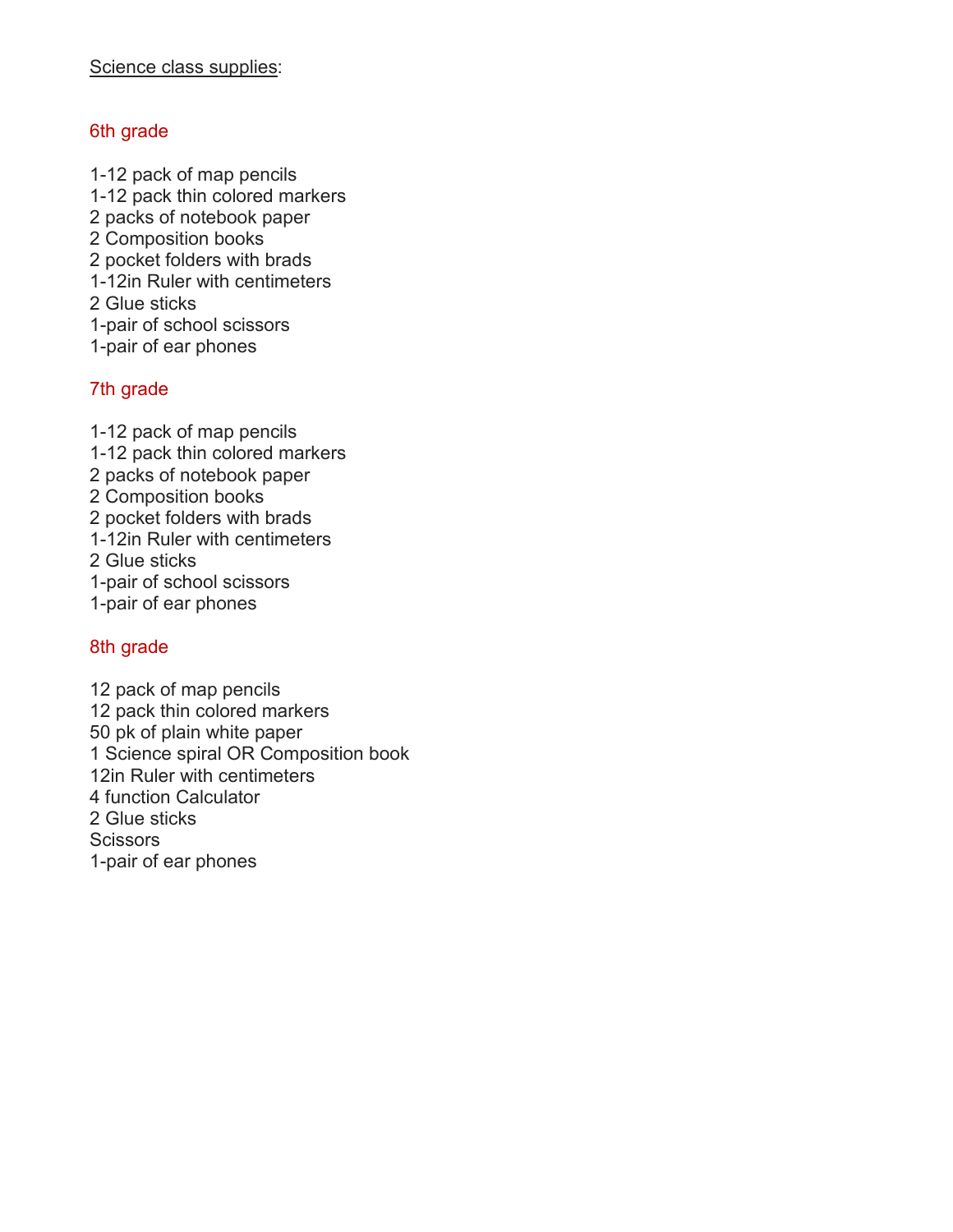#### ELA class supplies:

 $6<sup>th</sup>$ -8<sup>th</sup> grades 2-3 inch binder Dividers Pencils Paper **Highlighters** Map colors **Scissors** Two pocket folder Spiral or composition book

#### Social Studies supplies:

 $6<sup>th</sup>-8<sup>th</sup>$  grades Crayola washable markers 12 count Elmer's glue stick 2 pack Pack of pencils Black or blue pens only Sharpie highlighters Pack Notebook Paper Wide Ruled Pack Printer/Copier Paper - White Pack of Erasers Pocket Folder (2) Own Personal Earbuds with a case or headphones (virtual learning) Composition notebooks (2) Colored Pencils

#### Math supplies:

Pack of #2 pencils Spiral notebook Pack of Wide-ruled paper 3" binder *\*7th grade only – mini whiteboard with dry erase markers*

## WOJH BEARS - - BACK IN THE GAME!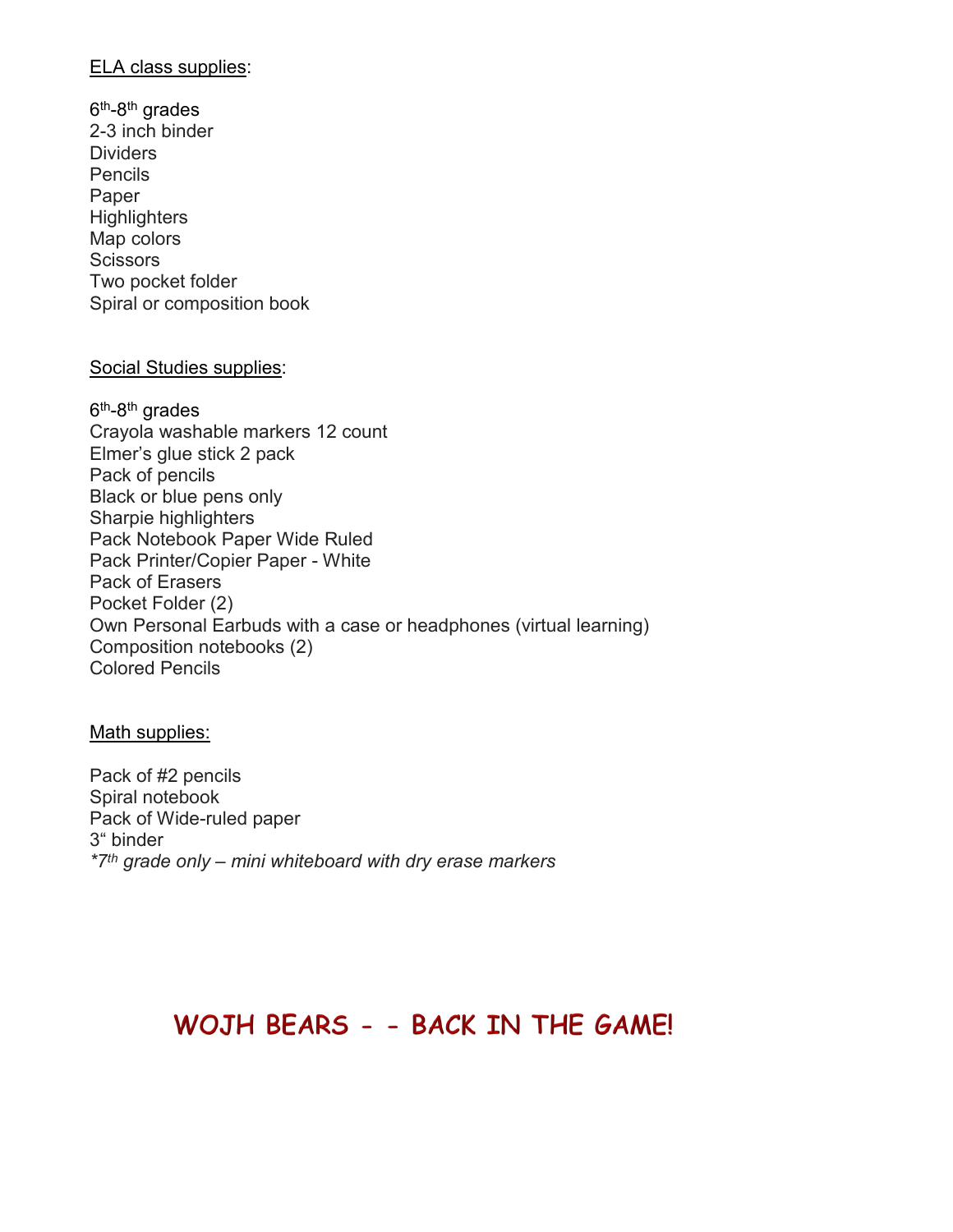# WEST OSO JUNIOR HIGH

*Margaret Evans*  Principal



*Genger Holt* Assistant Principal

5250 Bear Lane Corpus Christi, Texas 78405 Ph. 361-806-5950 Fax 361-2993111



Útiles escolares generales: (para entregar al maestro de 1erperíodo):

Desinfectante de manos Tejido Kleenex Toallitas desinfectantes

Suministros de artes teatrales:

2 carpetas con bolsillos (los soportes son opcionales) Cuaderno de espiral de 1 asignatura (regla amplia) Hoja de cuaderno **Lapices** Lápices de mapas **Marcadores** 

Suministros STEM:

Computadora portátil Auriculares

Suministros de investigación de carreras:

**Auriculares** 

Suministros de música:

Lápices **Divisores** Papel de cuaderno Resaltadores Marcadores de borrado en seco

#### Suministros de PE:

Lápices Bolígrafos Papel de cuaderno **Carpetas** Marcadores de borrado en seco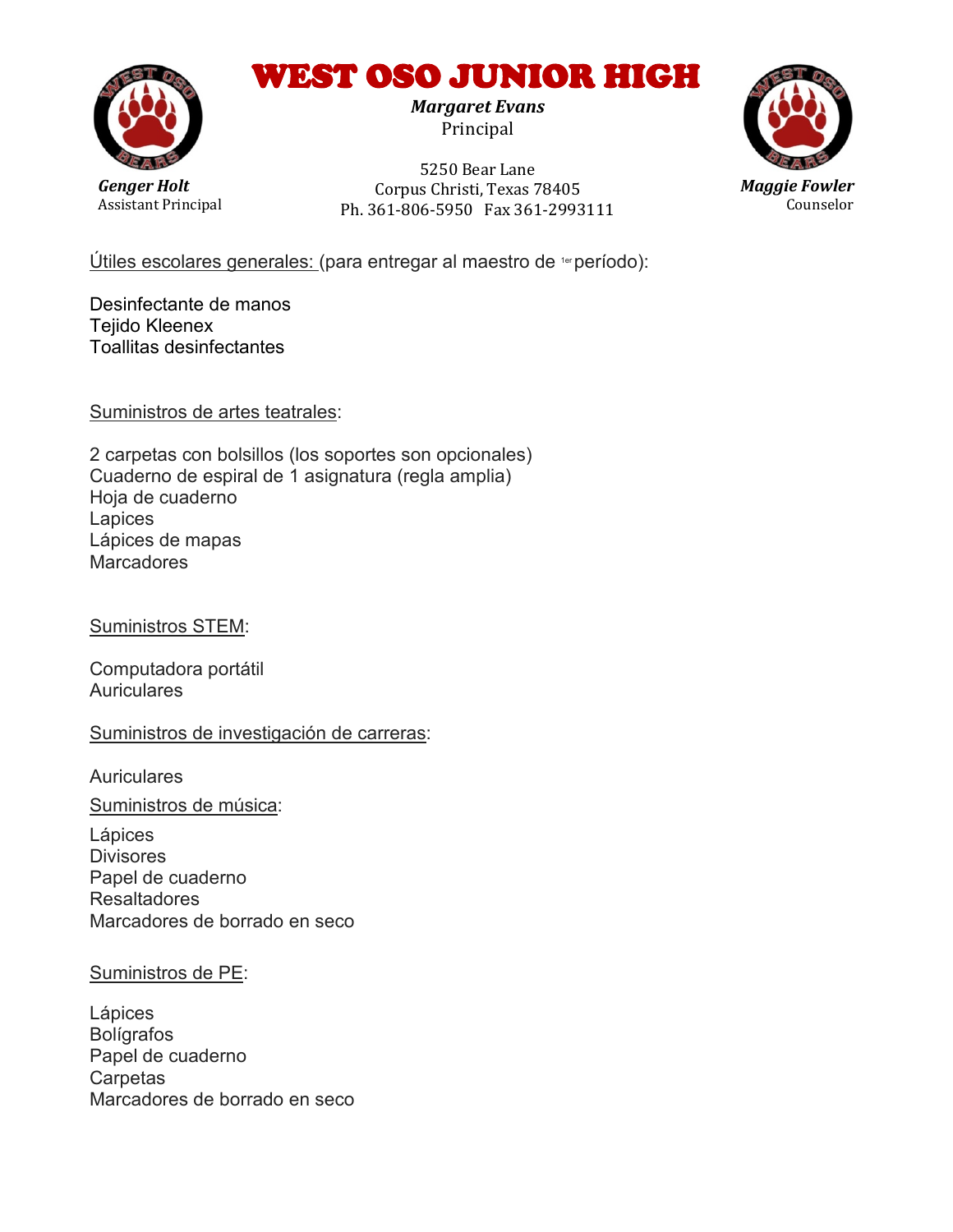#### Suministros AVID:

**Lapices** Solo bolígrafos negros / azules Colores del mapa Marcadores o crayones Uno o más resaltadores de colores **Borradores** gobernante **Espiral Carpeta Auriculares** 

#### Suministros tecnológicos:

Audífonos o audífonos (sin Bluetooth) **Lapices** Plumas

#### Suministros de arte:

Lápices (lápices estándar HB # 2) Lápices de COLOR (idealmente paquete de 24 colores) Carpeta de clase Tapas de lápiz borrador Borradores de bloques grandes Sacapuntas de mano Marcadores Punta fina (delgada) Marcadores de punta ancha Papel de dibujo (tamaño estándar 11x8,5 pulgadas); Preferiblemente papel en blanco, pero también será suficiente con papel de cuaderno. El papel de copia se usa con regularidad en la escuela para los dibujos. Hoja de cuaderno Regla de plástico Brújula (para dibujar círculos)

Suministros de banda:

**Lapices** Libreta de espiral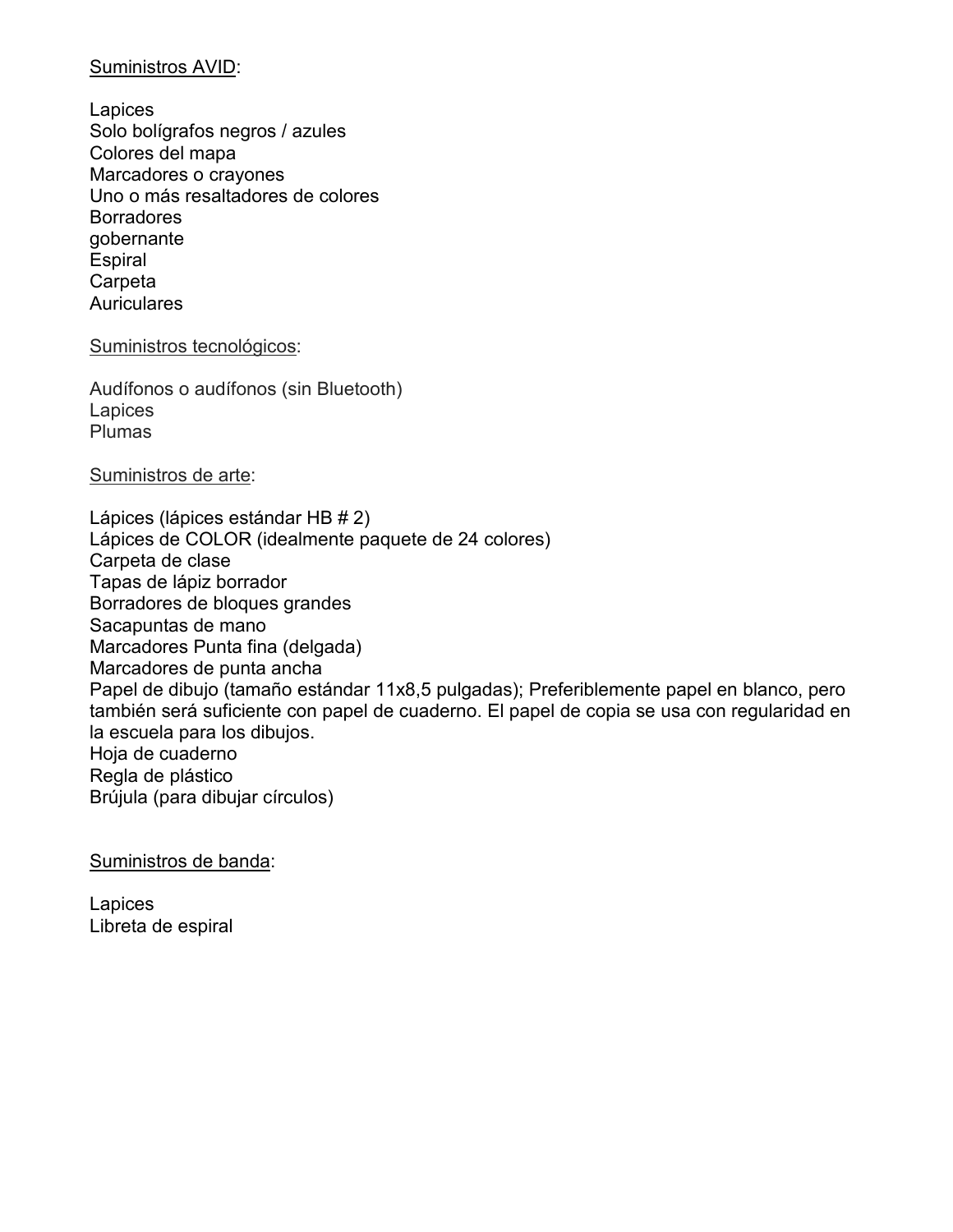#### Seis grado

1-12 paquetes de lápices de mapas Paquete de 1 a 12 marcadores de colores finos 2 paquetes de papel de cuaderno 2 libros de composición 2 carpetas de bolsillo con clavijas Regla de 1-12 pulgadas con centímetros 2 barras de pegamento 1 par de tijeras escolares 1 par de auriculares

#### Séptimo grado

1-12 paquetes de lápices de mapas Paquete de 1 a 12 marcadores de colores finos 2 paquetes de papel de cuaderno 2 libros de composición 2 carpetas de bolsillo con clavijas Regla de 1-12 pulgadas con centímetros 2 barras de pegamento 1 par de tijeras escolares 1 par de auriculares

#### Octavo grado

Paquete de 12 lápices de mapas Paquete de 12 rotuladores de colores finos 50 paq. De papel blanco normal 1 espiral de ciencia O libro de composición Regla de 12 pulgadas con centímetros Calculadora de 4 funciones 2 barras de pegamento **Tijeras** 1 par de auriculares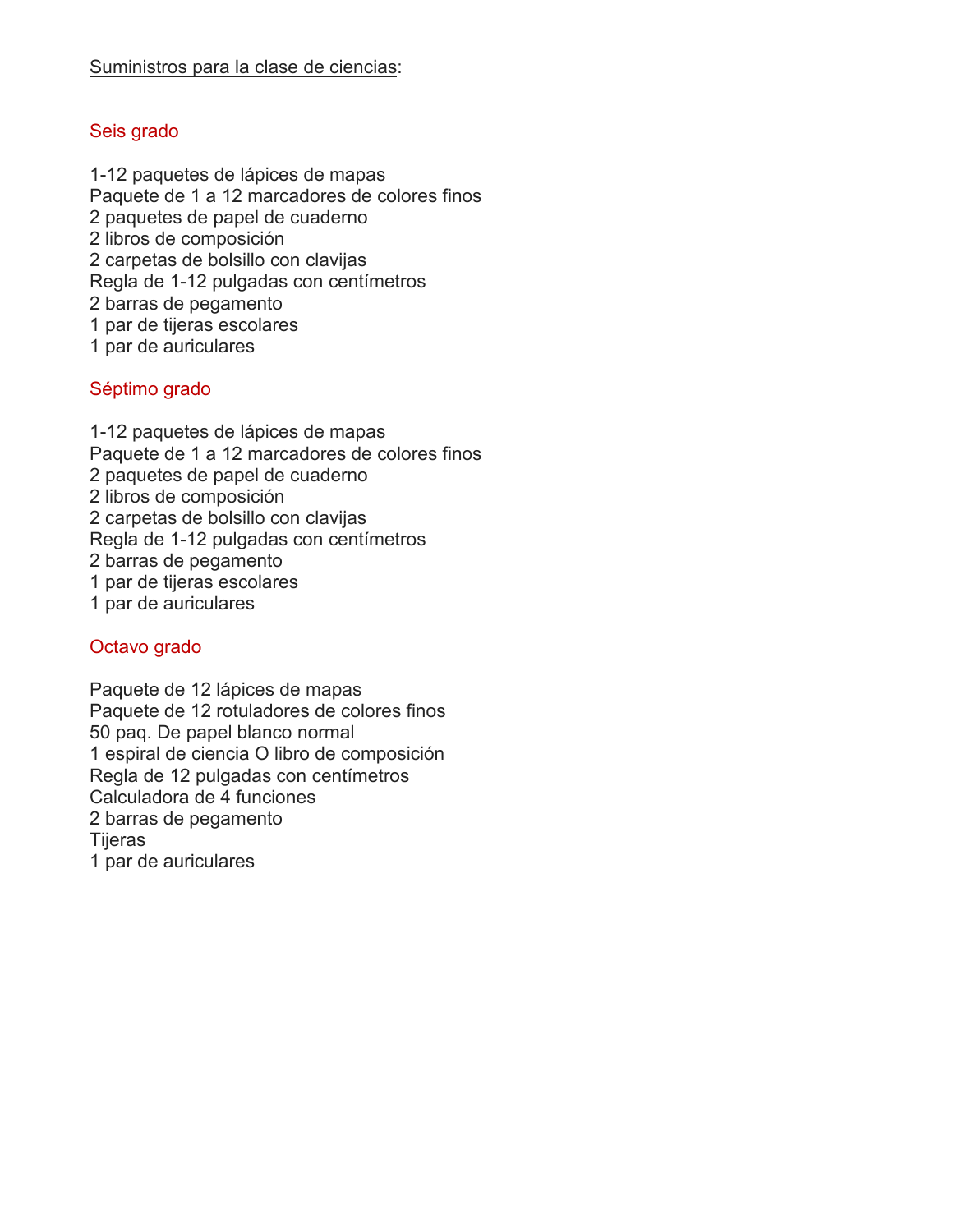Suministros de clase de ELA: 6-8 grados Carpeta de 2-3 pulgadas **Divisores Lapices** Papel Resaltadores Colores del mapa Tijeras Carpeta de dos bolsillos Libro de espiral o composición

Suministros de estudios sociales: 6-8 ° grados Rotuladores lavables Crayola 12 unidades Pegamento Elmer palo de 2 pack Paquete de lápices Solo bolígrafos negros o azules Resaltadores Sharpie Paquete de papel de cuaderno con rayas anchas Paquete de papel para impresora / fotocopiadora - Blanco Paquete de borradores Carpeta de bolsillo (2) Auriculares personales propios con estuche o auriculares (aprendizaje virtual) Cuadernos de composición (2) Lápices de colores

#### Suministros de matemáticas:

Paquete de lápices n. ° 2 Libreta de espiral Paquete de papel de rayas anchas Carpeta de 3 " *\*7th grado solamente - mini pizarra con rotuladores de borrado en seco*

## **WOJH BEARS - - ¡DE VUELTA AL JUEGO !**